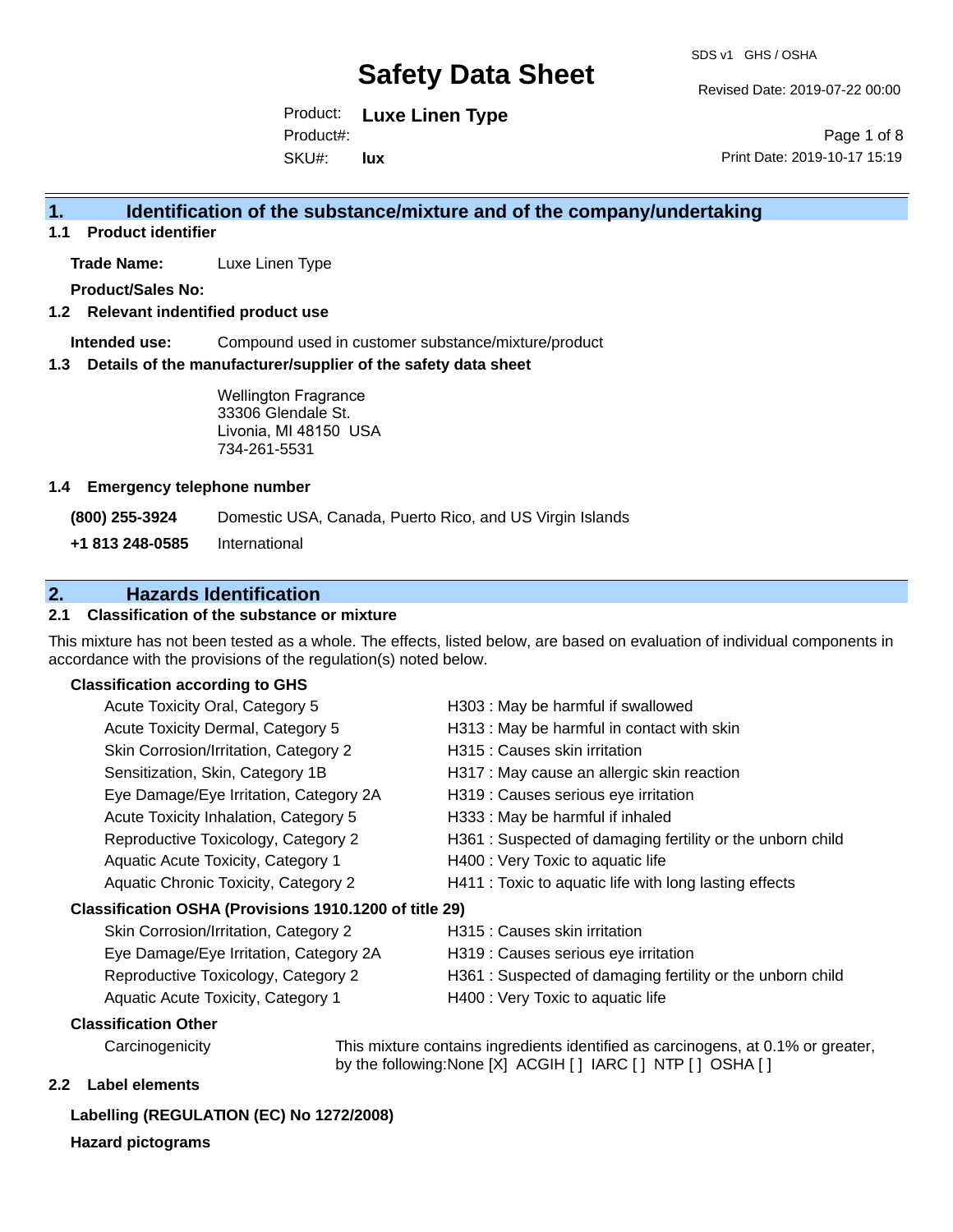## Product: **Luxe Linen Type**

| Product#: |
|-----------|
|-----------|

SKU#:





Revised Date: 2019-07-22 00:00

SDS v1 GHS / OSHA

Print Date: 2019-10-17 15:19





#### **Signal Word: Warning**

| <b>Hazard statments</b> |                                                     |
|-------------------------|-----------------------------------------------------|
| H303                    | May be harmful if swallowed                         |
| H313                    | May be harmful in contact with skin                 |
| H315                    | Causes skin irritation                              |
| H317                    | May cause an allergic skin reaction                 |
| H <sub>3</sub> 19       | Causes serious eye irritation                       |
| H333                    | May be harmful if inhaled                           |
| H361                    | Suspected of damaging fertility or the unborn child |
| H400                    | Very Toxic to aquatic life                          |
| H411                    | Toxic to aquatic life with long lasting effects     |

### **Precautionary Statements**

#### **Prevention:**

| P <sub>201</sub>     | Obtain special instructions before use                                                                                           |
|----------------------|----------------------------------------------------------------------------------------------------------------------------------|
| P <sub>202</sub>     | Do not handle until all safety precautions have been read and understood                                                         |
| P <sub>264</sub>     | Wash hands thoroughly after handling                                                                                             |
| P272                 | Contaminated work clothing should not be allowed out of the workplace                                                            |
| P273                 | Avoid release to the environment                                                                                                 |
| P <sub>281</sub>     | Use personal protective equipment as required                                                                                    |
| <b>Response:</b>     |                                                                                                                                  |
| $P302 + P352$        | IF ON SKIN: Wash with soap and water                                                                                             |
| $P304 + P312$        | IF INHALED: Call a POISON CENTER or doctor/physician if you feel unwell                                                          |
| $P305 + P351 + P338$ | IF IN EYES: Rinse cautiously with water for several minutes Remove contact lenses if<br>present and easy to do. continue rinsing |
| $P308 + P313$        | IF exposed or concerned: Get medical advice/attention                                                                            |
| P312                 | Call a POISON CENTER or doctor/physician if you feel unwell                                                                      |
| $P333 + P313$        | If skin irritation or a rash occurs: Get medical advice/attention                                                                |
| $P337 + P313$        | If eye irritation persists: Get medical advice/attention                                                                         |
| P362                 | Take off contaminated clothing and wash before reuse                                                                             |
| P363                 | Wash contaminated clothing before reuse                                                                                          |
| P391                 | <b>Collect Spillage</b>                                                                                                          |
|                      |                                                                                                                                  |

## **2.3 Other Hazards**

#### **no data available**

## **3. Composition/Information on Ingredients**

### **3.1 Mixtures**

This product is a complex mixture of ingredients, which contains among others the following substance(s), presenting a health or environmental hazard within the meaning of the UN Globally Harmonized System of Classification and Labeling of Chemicals (GHS):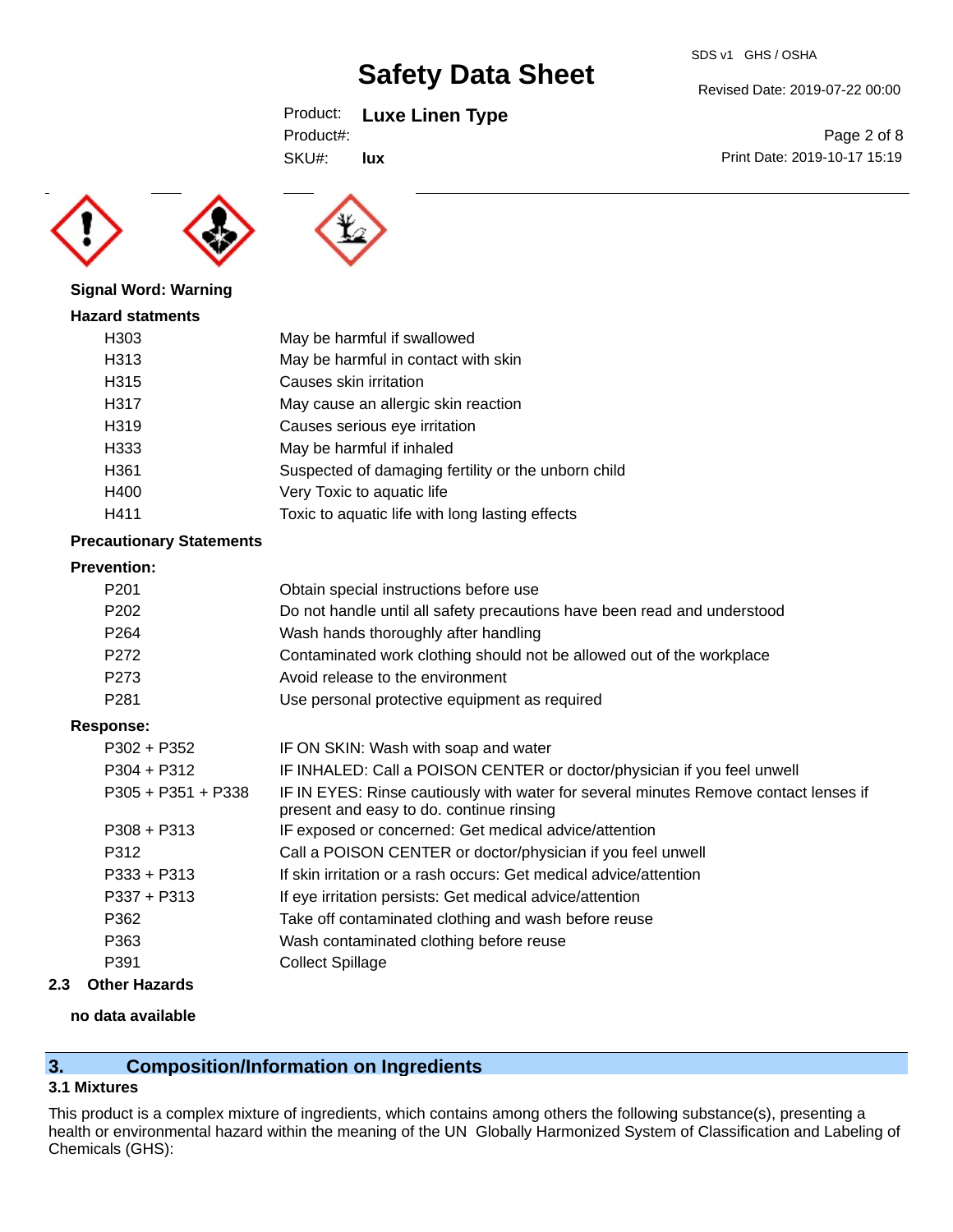SDS v1 GHS / OSHA

Revised Date: 2019-07-22 00:00

## Product: **Luxe Linen Type**

Product#:

SKU#: **lux**

Page 3 of 8 Print Date: 2019-10-17 15:19

| CAS#<br>Ingredient                                                                          | EC#                                | Conc.<br>Range | <b>GHS Classification</b>           |
|---------------------------------------------------------------------------------------------|------------------------------------|----------------|-------------------------------------|
| 120-51-4                                                                                    | 204-402-9                          | $30 - 40%$     | H302; H313; H400; H411              |
| <b>Benzyl Benzoate</b>                                                                      |                                    |                |                                     |
| 107-41-5                                                                                    | 203-489-0                          | $30 - 40%$     | H315; H319                          |
| Hexylene Glycol                                                                             |                                    |                |                                     |
| 101-86-0                                                                                    | 202-983-3                          | $5 - 10%$      | H303; H316; H317; H400; H411        |
|                                                                                             | Hexyl cinnamaldehyde               |                |                                     |
| 80-54-6                                                                                     | 201-289-8                          | $2 - 5%$       | H227; H302; H315; H317; H361; H401; |
|                                                                                             | <b>Butylphenyl Methylpropional</b> |                | H412                                |
| 4940-11-8                                                                                   | 225-582-5                          | $2 - 5%$       | H302; H401                          |
| <b>Ethyl Maltol</b>                                                                         |                                    |                |                                     |
| 21145-77-7                                                                                  | 244-240-6                          | $2 - 5%$       | H302; H400; H410                    |
|                                                                                             | Acetyl hexamethyl tetralin         |                |                                     |
| 1222-05-5                                                                                   | 214-946-9                          | $1 - 2%$       | H316; H400; H410                    |
|                                                                                             | Hexamethylindanopyran              |                |                                     |
| 24851-98-7                                                                                  | 246-495-9                          | $1 - 2%$       | H402                                |
| Methyldihydrojasmonate                                                                      |                                    |                |                                     |
| 105-95-3                                                                                    | 203-347-8                          | $1 - 2%$       | H401                                |
| Ethylene brassylate                                                                         |                                    |                |                                     |
| 32210-23-4                                                                                  | 250-954-9                          | $1 - 2%$       | H303; H317; H401                    |
| 4-tert-Butylcyclohexyl acetate                                                              |                                    |                |                                     |
| 14901-07-6                                                                                  | 238-969-9                          | $1 - 2%$       | H316; H401; H411                    |
| beta-lonone                                                                                 |                                    |                |                                     |
| 121-33-5                                                                                    | 204-465-2                          | $1 - 2%$       | H303; H319                          |
| vanillin                                                                                    |                                    |                |                                     |
| 6259-76-3                                                                                   | 228-408-6                          | $0.1 - 1.0 %$  | H315; H317; H319; H400; H410        |
| Hexyl salicylate                                                                            |                                    |                |                                     |
| See Section 16 for full text of GHS classification codes                                    |                                    |                |                                     |
| See Section 16 for full toyt of CHS closeification codes which where not shown in section 2 |                                    |                |                                     |

See Section 16 for full text of GHS classification codes which where not shown in section 2

Total Hydrocarbon Content (%  $w/w$ ) = 0.31

| <b>First Aid Measures</b><br>4.                                    |                                                                                                               |  |
|--------------------------------------------------------------------|---------------------------------------------------------------------------------------------------------------|--|
| <b>Description of first aid measures</b><br>4.1                    |                                                                                                               |  |
| Inhalation:                                                        | Remove from exposure site to fresh air and keep at rest.<br>Obtain medical advice.                            |  |
| Eye Exposure:                                                      | Flush immediately with water for at least 15 minutes.<br>Contact physician if symptoms persist.               |  |
| <b>Skin Exposure:</b>                                              | Remove contaminated clothes. Wash thoroughly with water (and soap).<br>Contact physician if symptoms persist. |  |
| Ingestion:                                                         | Rinse mouth with water and obtain medical advice.                                                             |  |
| Most important symptoms and effects, both acute and delayed<br>4.2 |                                                                                                               |  |

**Symptoms:** no data available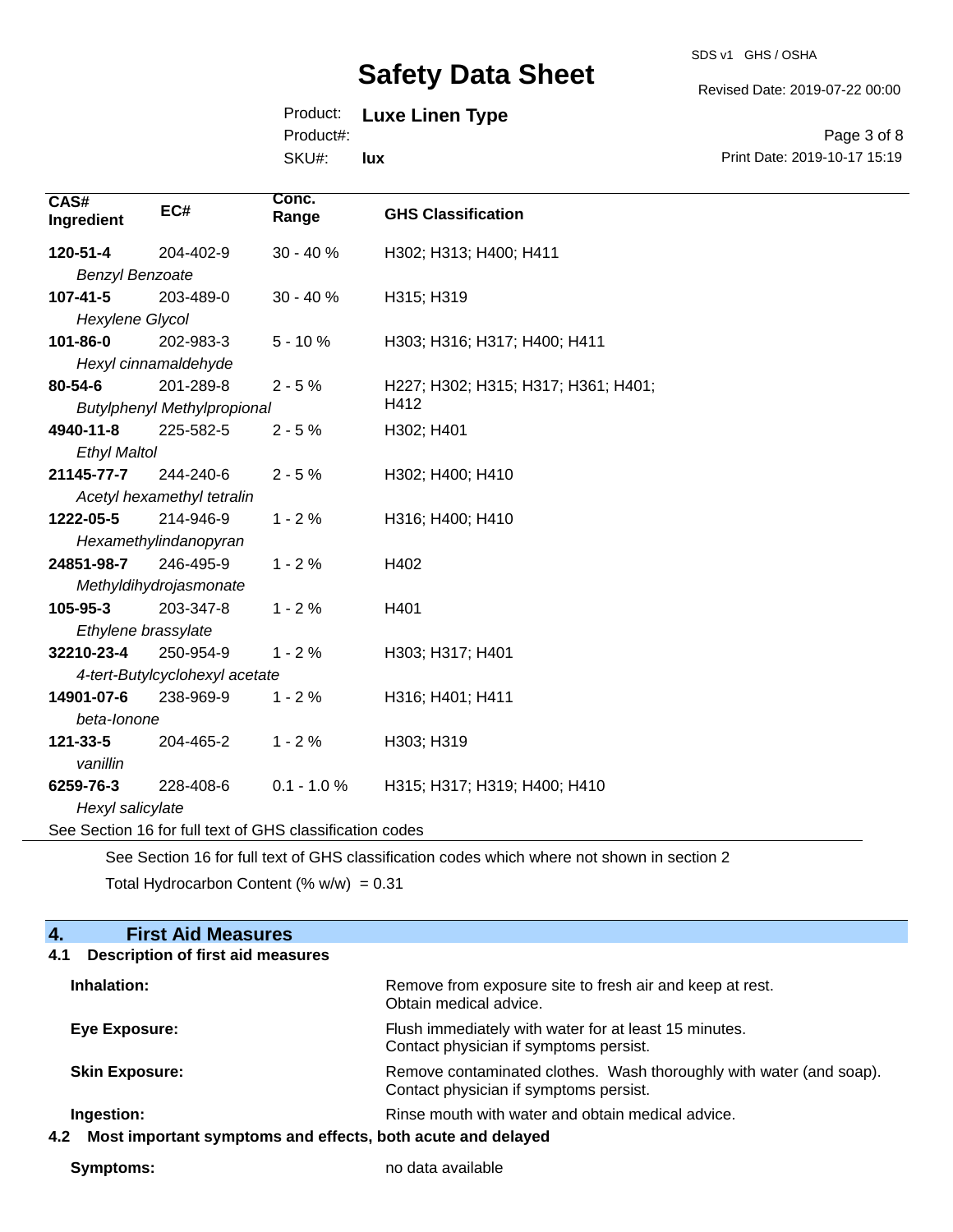SDS v1 GHS / OSHA

Revised Date: 2019-07-22 00:00

Product: **Luxe Linen Type**

SKU#: Product#: **lux**

Page 4 of 8 Print Date: 2019-10-17 15:19

| Risks:<br>Indication of any immediate medical attention and special treatment needed<br>4.3                                  | Refer to Section 2.2 "Hazard Statements" |  |
|------------------------------------------------------------------------------------------------------------------------------|------------------------------------------|--|
| Treatment:                                                                                                                   | Refer to Section 2.2 "Response"          |  |
| 5.<br><b>Fire-Fighting measures</b>                                                                                          |                                          |  |
| 5.1<br><b>Extinguishing media</b>                                                                                            |                                          |  |
| Suitable:                                                                                                                    | Carbon dioxide (CO2), Dry chemical, Foam |  |
| Unsuitable<br>Do not use a direct water jet on burning material<br>5.2 Special hazards arising from the substance or mixture |                                          |  |
| During fire fighting:<br><b>Advice for firefighters</b><br>5.3                                                               | Water may be ineffective                 |  |
| <b>Further information:</b>                                                                                                  | Standard procedure for chemical fires    |  |

#### **6. Accidental Release Measures**

#### **6.1 Personal precautions, protective equipment and emergency procedures**

Avoid inhalation and contact with skin and eyes. A self-contained breathing apparatus is recommended in case of a major spill.

#### **6.2 Environmental precautions**

Keep away from drains, soil, and surface and groundwater.

#### **6.3 Methods and materials for containment and cleaning up**

Clean up spillage promptly. Remove ignition sources. Provide adequate ventilation. Avoid excessive inhalation of vapors. Gross spillages should be contained by use of sand or inert powder and disposed of according to the local regulations.

### **6.4 Reference to other sections**

Not Applicable

### **7. Handling and Storage**

#### **7.1 Precautions for safe handling**

Apply according to good manufacturing and industrial hygiene practices with proper ventilation. Do not drink, eat or smoke while handling. Respect good personal hygiene.

#### **7.2 Conditions for safe storage, including any incompatibilities**

Store in a cool, dry and ventilated area away from heat sources and protected from light in tightly closed original container. Avoid uncoated metal container. Keep air contact to a minimum.

#### **7.3 Specific end uses**

No information available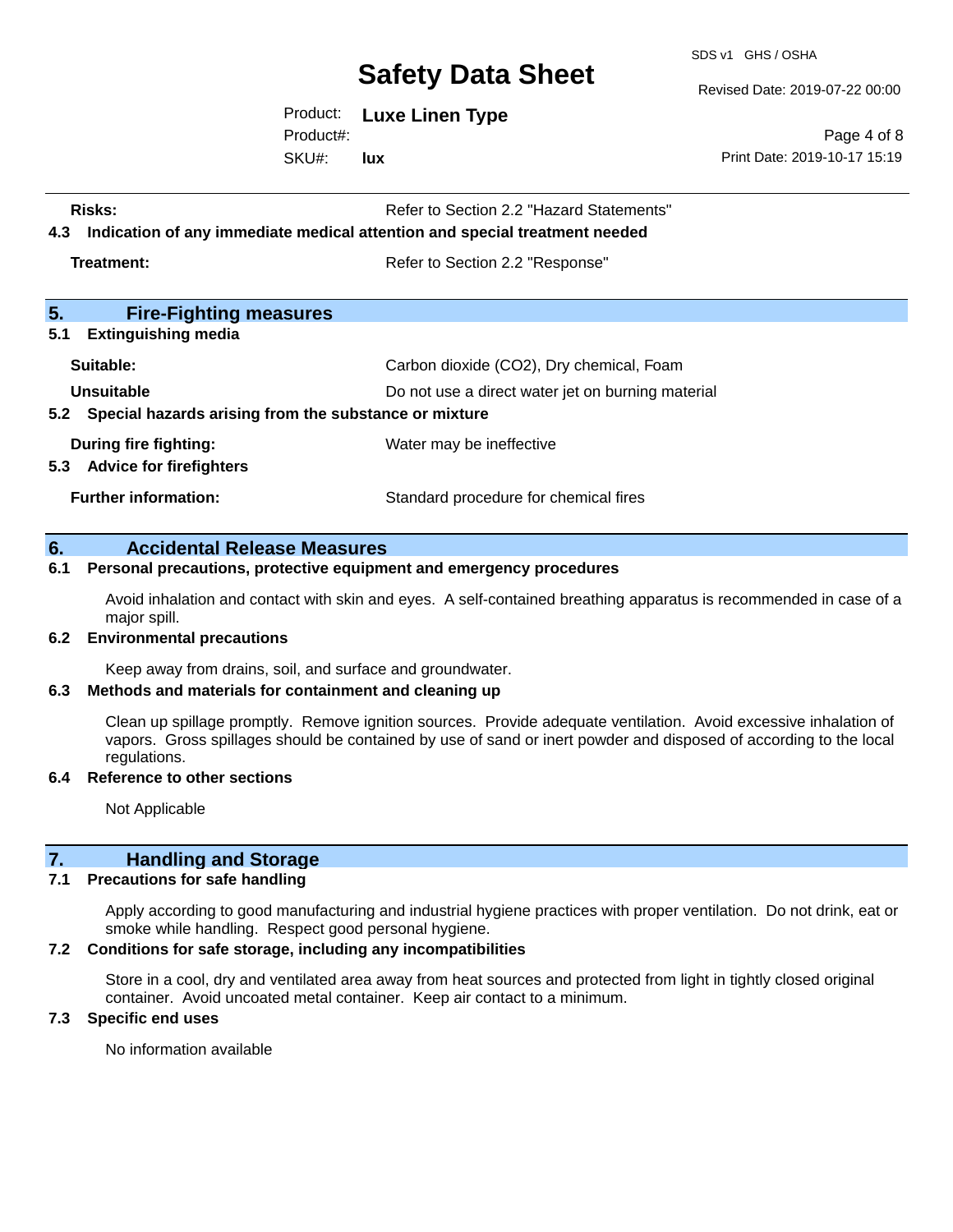SDS v1 GHS / OSHA

Revised Date: 2019-07-22 00:00

Product: **Luxe Linen Type** SKU#: Product#: **lux**

Page 5 of 8 Print Date: 2019-10-17 15:19

| 8.<br><b>Exposure Controls/Personal Protection</b>    |                                                                                                                                          |  |  |
|-------------------------------------------------------|------------------------------------------------------------------------------------------------------------------------------------------|--|--|
| 8.1 Control parameters                                |                                                                                                                                          |  |  |
| <b>Exposure Limits:</b>                               | Contains no substances with occupational exposure limit values.                                                                          |  |  |
| <b>Engineering Controls:</b>                          | Use local exhaust as needed.                                                                                                             |  |  |
| 8.2 Exposure controls - Personal protective equipment |                                                                                                                                          |  |  |
| Eye protection:                                       | Tightly sealed goggles, face shield, or safety glasses with brow guards and side shields, etc.<br>as may be appropriate for the exposure |  |  |
| <b>Respiratory protection:</b>                        | Avoid excessive inhalation of concentrated vapors. Apply local ventilation where appropriate.                                            |  |  |
| <b>Skin protection:</b>                               | Avoid Skin contact. Use chemically resistant gloves as needed.                                                                           |  |  |

## **9. Physical and Chemical Properties**

## **9.1 Information on basic physical and chemical properties**

| Appearance:                  | Liquid                              |
|------------------------------|-------------------------------------|
| Odor:                        | Conforms to Standard                |
| Color:                       | Yellow Tint to Pale Yellow (G0/1-2) |
| <b>Viscosity:</b>            | Liquid                              |
| <b>Freezing Point:</b>       | Not determined                      |
| <b>Boiling Point:</b>        | Not determined                      |
| <b>Melting Point:</b>        | Not determined                      |
| <b>Flashpoint (CCCFP):</b>   | >200 F (93.33 C)                    |
| <b>Auto flammability:</b>    | Not determined                      |
| <b>Explosive Properties:</b> | None Expected                       |
| <b>Oxidizing properties:</b> | None Expected                       |
| Vapor Pressure (mmHg@20 C):  | 0.0620                              |
| %VOC:                        | 0.06                                |
| Specific Gravity @ 25 C:     | 1.0060                              |
| Density @ 25 C:              | 1.0030                              |
| Refractive Index @ 20 C:     | 1.5030                              |
| Soluble in:                  | Oil                                 |

# **10. Stability and Reactivity**

| <b>10.1 Reactivity</b>                  | None                                               |
|-----------------------------------------|----------------------------------------------------|
| <b>10.2 Chemical stability</b>          | Stable                                             |
| 10.3 Possibility of hazardous reactions | None known                                         |
| <b>10.4 Conditions to avoid</b>         | None known                                         |
| 10.5 Incompatible materials             | Strong oxidizing agents, strong acids, and alkalis |
| 10.6 Hazardous decomposition products   | None known                                         |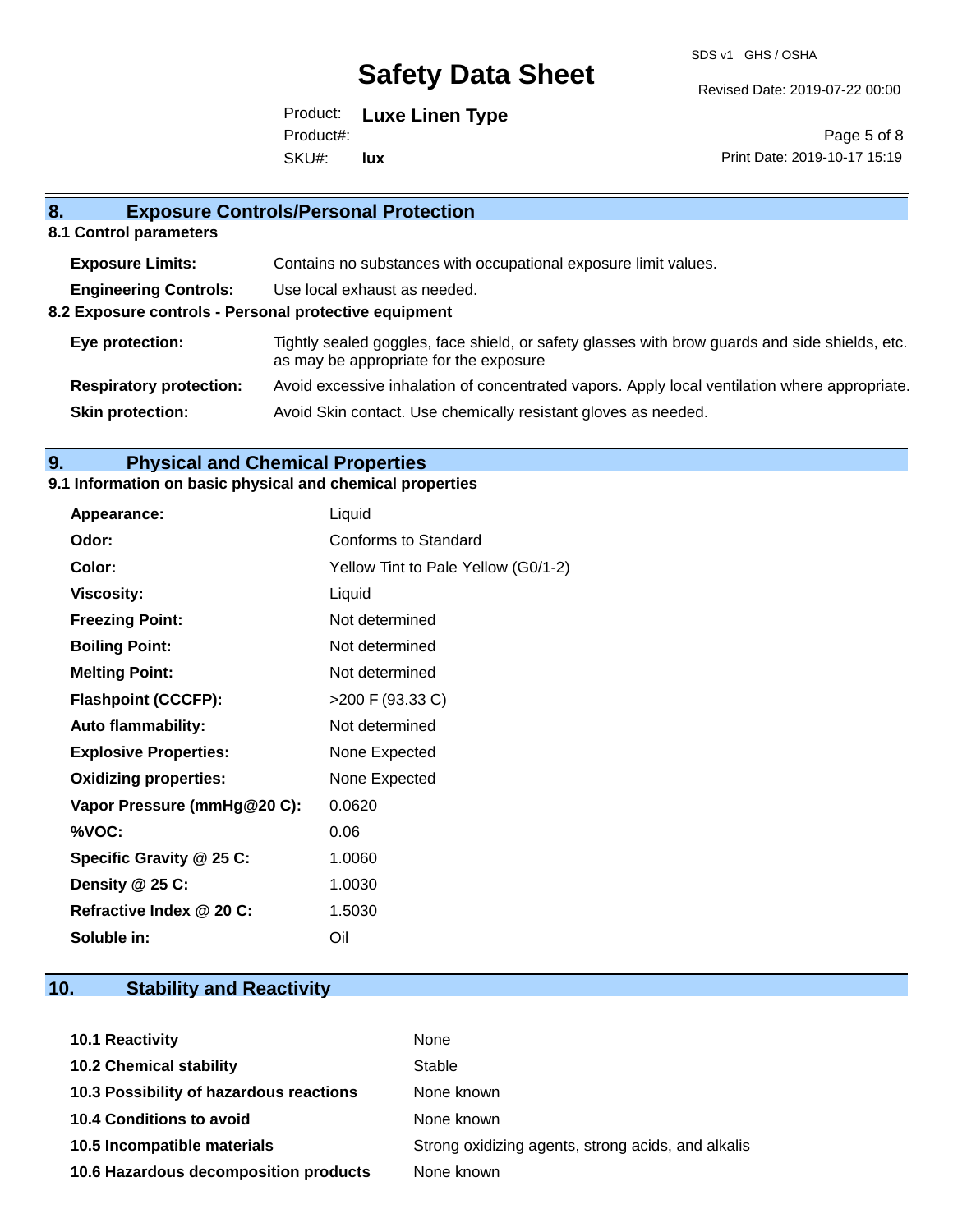Revised Date: 2019-07-22 00:00

Product: **Luxe Linen Type** SKU#: Product#: **lux**

Page 6 of 8 Print Date: 2019-10-17 15:19

## **11. Toxicological Information**

#### **11.1 Toxicological Effects**

Acute Toxicity Estimates (ATEs) based on the individual Ingredient Toxicity Data utilizing the "Additivity Formula"

| Acute toxicity - Oral - (Rat) mg/kg                | (LD50: 2208.6837) May be harmful if swallowed            |
|----------------------------------------------------|----------------------------------------------------------|
| Acute toxicity - Dermal - (Rabbit) mg/kg           | (LD50: 4334.1710) May be harmful in contact with skin    |
| Acute toxicity - Inhalation - (Rat) mg/L/4hr       | (LD50: 35.2950) May be harmful if inhaled                |
| <b>Skin corrosion / irritation</b>                 | May be harmful if inhaled                                |
| Serious eye damage / irritation                    | Causes serious eye irritation                            |
| <b>Respiratory sensitization</b>                   | Not classified - the classification criteria are not met |
| <b>Skin sensitization</b>                          | May cause an allergic skin reaction                      |
| <b>Germ cell mutagenicity</b>                      | Not classified - the classification criteria are not met |
| Carcinogenicity                                    | Not classified - the classification criteria are not met |
| <b>Reproductive toxicity</b>                       | Suspected of damaging fertility or the unborn child      |
| Specific target organ toxicity - single exposure   | Not classified - the classification criteria are not met |
| Specific target organ toxicity - repeated exposure | Not classified - the classification criteria are not met |
| <b>Aspiration hazard</b>                           | Not classified - the classification criteria are not met |

#### **12. Ecological Information 12.1 Toxicity**

| <b>Acute acquatic toxicity</b>     | Very Toxic to aquatic life                      |
|------------------------------------|-------------------------------------------------|
| <b>Chronic acquatic toxicity</b>   | Toxic to aquatic life with long lasting effects |
| <b>Toxicity Data on soil</b>       | no data available                               |
| <b>Toxicity on other organisms</b> | no data available                               |
|                                    |                                                 |
| 12.2 Persistence and degradability | no data available                               |
| 12.3 Bioaccumulative potential     | no data available                               |
| 12.4 Mobility in soil              | no data available                               |
| 12.5 Other adverse effects         | no data available                               |
|                                    |                                                 |

## **13. Disposal Conditions**

#### **13.1 Waste treatment methods**

Do not allow product to reach sewage systems. Dispose of in accordance with all local and national regulations. Send to a licensed waste management company.The product should not be allowed to enter drains, water courses or the soil. Do not contaminate ponds, waterways or ditches with chemical or used container.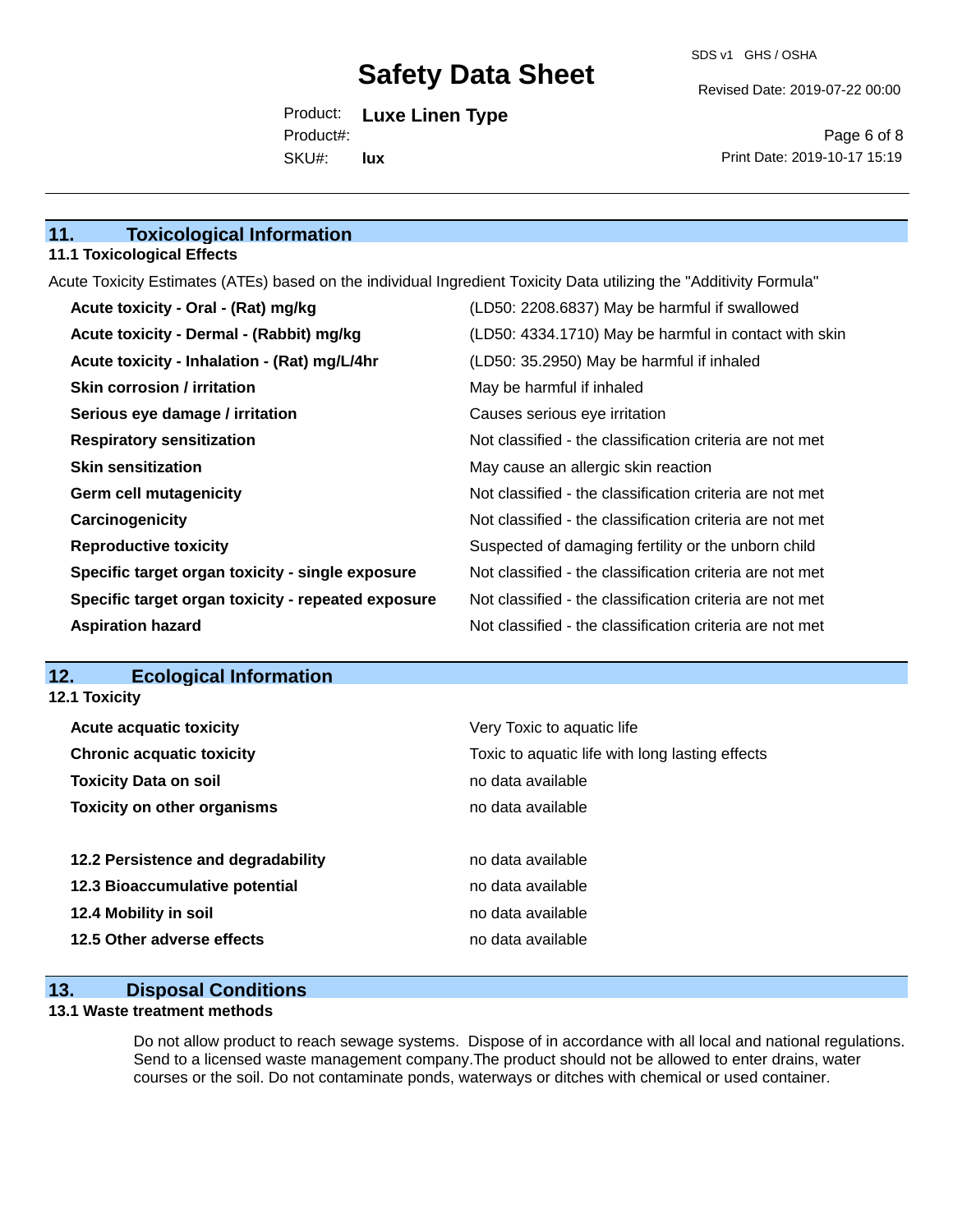SDS v1 GHS / OSHA

Revised Date: 2019-07-22 00:00

Product: **Luxe Linen Type** SKU#: Product#: **lux**

Page 7 of 8 Print Date: 2019-10-17 15:19

# **14. Transport Information**

| <b>Marine Pollutant</b>                                       | Yes. Ingredient of greatest environmental impact:<br>120-51-4 : (30 - 40 %) : Benzyl Benzoate |              |                                     |                 |               |
|---------------------------------------------------------------|-----------------------------------------------------------------------------------------------|--------------|-------------------------------------|-----------------|---------------|
| <b>Regulator</b>                                              |                                                                                               | <b>Class</b> | <b>Pack Group</b>                   | <b>Sub Risk</b> | UN-nr.        |
| U.S. DOT (Non-Bulk)                                           |                                                                                               |              | Not Regulated - Not Dangerous Goods |                 |               |
| <b>Chemicals NOI</b>                                          |                                                                                               |              |                                     |                 |               |
| <b>ADR/RID (International Road/Rail)</b>                      |                                                                                               |              |                                     |                 |               |
| <b>Environmentally Hazardous</b><br>Substance, Liquid, n.o.s. |                                                                                               | 9            | Ш                                   |                 | <b>UN3082</b> |
| <b>IATA (Air Cargo)</b>                                       |                                                                                               |              |                                     |                 |               |
| <b>Environmentally Hazardous</b><br>Substance, Liquid, n.o.s. |                                                                                               | 9            | Ш                                   |                 | <b>UN3082</b> |
| IMDG (Sea)                                                    |                                                                                               |              |                                     |                 |               |
| <b>Environmentally Hazardous</b><br>Substance, Liquid, n.o.s. |                                                                                               | 9            | Ш                                   |                 | <b>UN3082</b> |

| 15.<br><b>Regulatory Information</b>      |                                                              |  |  |
|-------------------------------------------|--------------------------------------------------------------|--|--|
| <b>U.S. Federal Regulations</b>           |                                                              |  |  |
| <b>TSCA (Toxic Substance Control Act)</b> | All components of the substance/mixture are listed or exempt |  |  |
| 40 CFR(EPCRA, SARA, CERCLA and CAA)       | This product contains NO components of concern.              |  |  |
| <b>U.S. State Regulations</b>             |                                                              |  |  |
| <b>California Proposition 65 Warning</b>  | No Warning required                                          |  |  |
| <b>Canadian Regulations</b>               |                                                              |  |  |
| <b>DSL</b>                                | 100.00% of the components are listed or exempt.              |  |  |
|                                           |                                                              |  |  |

## **16. Other Information**

### **GHS H-Statements referred to under section 3 and not listed in section 2**

| H227 : Combustible liquid<br>H316 : Causes mild skin irritation<br>H401 : Toxic to aquatic life<br>H410 : Very toxic to aquatic life with long lasting effects | H302 : Harmful if swallowed<br>H317 : May cause an allergic skin reaction<br>H402 : Harmful to aquatic life<br>H412 : Harmful to aquatic life with long lasting effects |
|----------------------------------------------------------------------------------------------------------------------------------------------------------------|-------------------------------------------------------------------------------------------------------------------------------------------------------------------------|
| <b>Total Fractional Values</b>                                                                                                                                 |                                                                                                                                                                         |
| (TFV) Risk                                                                                                                                                     | <b>Risk</b><br>(TFV)                                                                                                                                                    |
| (141.66) Acute Toxicity Inhalation, Category 5                                                                                                                 | (39.34) Aquatic Chronic Toxicity, Category 3                                                                                                                            |
| (8.40) Sensitization, Skin, Category 1B                                                                                                                        | (5.00) Skin Corrosion/Irritation, Category 3                                                                                                                            |
| (4.00) Sensitization, Skin, Category 1                                                                                                                         | (3.92) Aquatic Chronic Toxicity, Category 2                                                                                                                             |
| (3.76) Skin Corrosion/Irritation, Category 2                                                                                                                   | (3.35) Eye Damage/Eye Irritation, Category 2A                                                                                                                           |
| (2.26) Acute Toxicity Oral, Category 5                                                                                                                         | (2.17) Aquatic Chronic Toxicity, Category 4                                                                                                                             |
| (1.92) Aquatic Acute Toxicity, Category 1                                                                                                                      | (1.17) Reproductive Toxicology, Category 2                                                                                                                              |
| (1.15) Acute Toxicity Dermal, Category 5                                                                                                                       |                                                                                                                                                                         |
|                                                                                                                                                                |                                                                                                                                                                         |